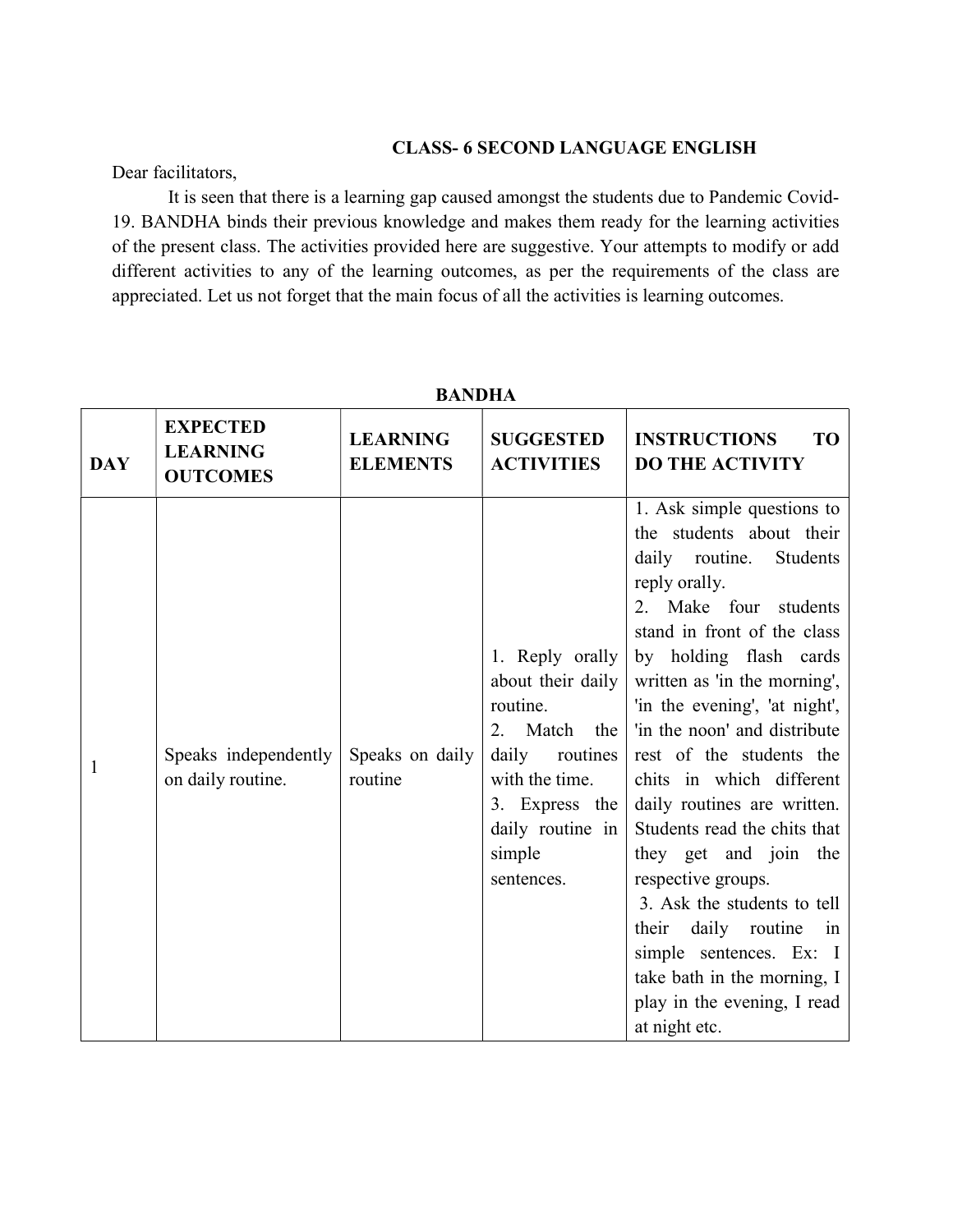| 2 | Differentiate<br>short<br>and long vowels                                                                                                             | Introducing<br>short and long<br>vowels                                       | Group<br>the<br>1.<br>words with long<br>and<br>short<br>vowels.<br>2. Fill the words<br>with long and<br>short vowels.<br>3. Encircle the<br>words<br>with<br>short/<br>long<br>vowels<br>4. Pair the short<br>vowel word with<br>its long vowel<br>word. | 1. Give oral practice and<br>distribute<br>the cards of<br>words<br>having<br>short<br>vowel/long vowel sounds:<br>group them accordingly.<br>Instruct learners to fill<br>suitable long or<br>short<br>vowel sound words in the<br>given sentences. Ex: fit-<br>feet, sit-seat.<br>2. Teacher gives different<br>sentences to the students in<br>pairs/small groups to fill<br>suitable words having long<br>vowels or short vowels.<br>Ex: Buy Shoes that<br>your (feet, fit)<br>3. Introduce short and long<br>vowels. Give them the<br>texts which contain the<br>words having short vowel<br>and long vowel. Ask them<br>to encircle such words.<br>4. Focus on pairing of the<br>words like bit-beat, pull-<br>pool etc. |
|---|-------------------------------------------------------------------------------------------------------------------------------------------------------|-------------------------------------------------------------------------------|------------------------------------------------------------------------------------------------------------------------------------------------------------------------------------------------------------------------------------------------------------|--------------------------------------------------------------------------------------------------------------------------------------------------------------------------------------------------------------------------------------------------------------------------------------------------------------------------------------------------------------------------------------------------------------------------------------------------------------------------------------------------------------------------------------------------------------------------------------------------------------------------------------------------------------------------------------------------------------------------------|
| 3 | Responds<br>to<br>announcements<br>and<br>instructions made in<br>class,<br>school,<br>assembly and railway<br>station and in other<br>public places. | Responds<br>to<br>announcements<br>made in school<br>public<br>and<br>places. | 1. Listen to the<br>announcements.<br>2. Match<br>the<br>announcements.<br>3. Act out the<br>announcements.<br>4.<br>Factual<br>questions<br>on<br>announcement                                                                                            | 1. Make the students listen<br>to audio clips of different<br>that<br>announcements<br>are<br>made in public places like<br>railway station, bus stand,<br>airport, malls etc.<br>Give<br>2.<br>some<br>announcements/names<br>of<br>the public places written in<br>different chits. Distribute<br>the chits to the students.<br>One of the students reads<br>the announcement/name of<br>the place loudly, the other                                                                                                                                                                                                                                                                                                         |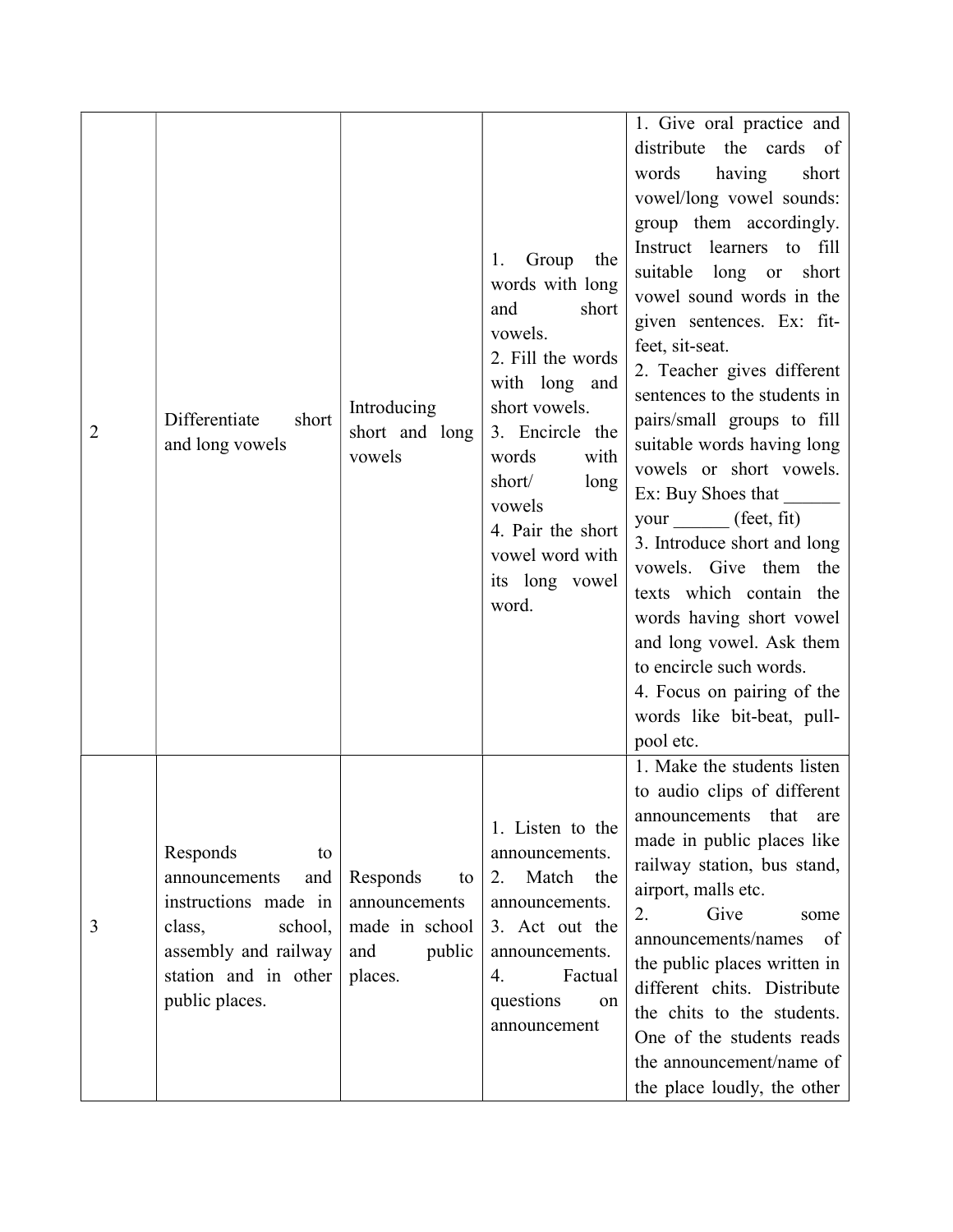|   |                                                                             |                                                                                                                                                     | matches<br>with<br>it<br>who<br>should run to him/her and<br>stand in pairs.<br>3. Play the audio clips<br>again and ask the students<br>the<br>out<br>to<br>act<br>announcements.                                                                                                                                                                                                                                                                                                                                                                                                                                                                            |
|---|-----------------------------------------------------------------------------|-----------------------------------------------------------------------------------------------------------------------------------------------------|---------------------------------------------------------------------------------------------------------------------------------------------------------------------------------------------------------------------------------------------------------------------------------------------------------------------------------------------------------------------------------------------------------------------------------------------------------------------------------------------------------------------------------------------------------------------------------------------------------------------------------------------------------------|
| 4 | Responds<br>to<br>instructions<br>in<br>school<br>class,<br>and in assembly | Follow<br>the<br>1.<br>instructions.<br>2.<br><b>Stick</b><br>the<br>Instructions.<br>Listen<br>3.<br>and<br>draw<br>4. TPR activities              | 1. Give practice to follow<br>different instructions used<br>in the class, school and in<br>Give<br>assembly.<br>the<br>instructions written in chits<br>to each student to read out<br>one by one and other<br>students should follow it.<br>Ex: Stand in a line, wash<br>your hands etc.<br>2. Divide the class in small<br>groups and give the task to<br>the students to write some<br>instructions that can be<br>used<br>their<br>school<br>in<br>surroundings, later make<br>them paste the instructions<br>at the proper places of the<br>school premises. Ex; Use<br>me, Stand in a line, Keep<br>clean, Don't waste water,<br>Wash hands regularly. |
| 5 | Responds<br>to<br>instructions<br>1n<br>public places                       | Match<br>the<br>1.<br>instructions.<br>2. Complete the<br>instructions.<br>3.<br>Create<br>situation<br>of<br>public place and<br>give instruction. | Read<br>different<br>out<br>1.<br>instructions given in public<br>places like railway station,<br>bus stand, hospital, market<br>etc., and asks the students<br>identify the places<br>to<br>where they are used. Ex:<br>Stand in a queue, Don't<br>Pluck flowers, Keep the<br>clean, Keep<br>your<br>area<br>footwear outside etc.                                                                                                                                                                                                                                                                                                                           |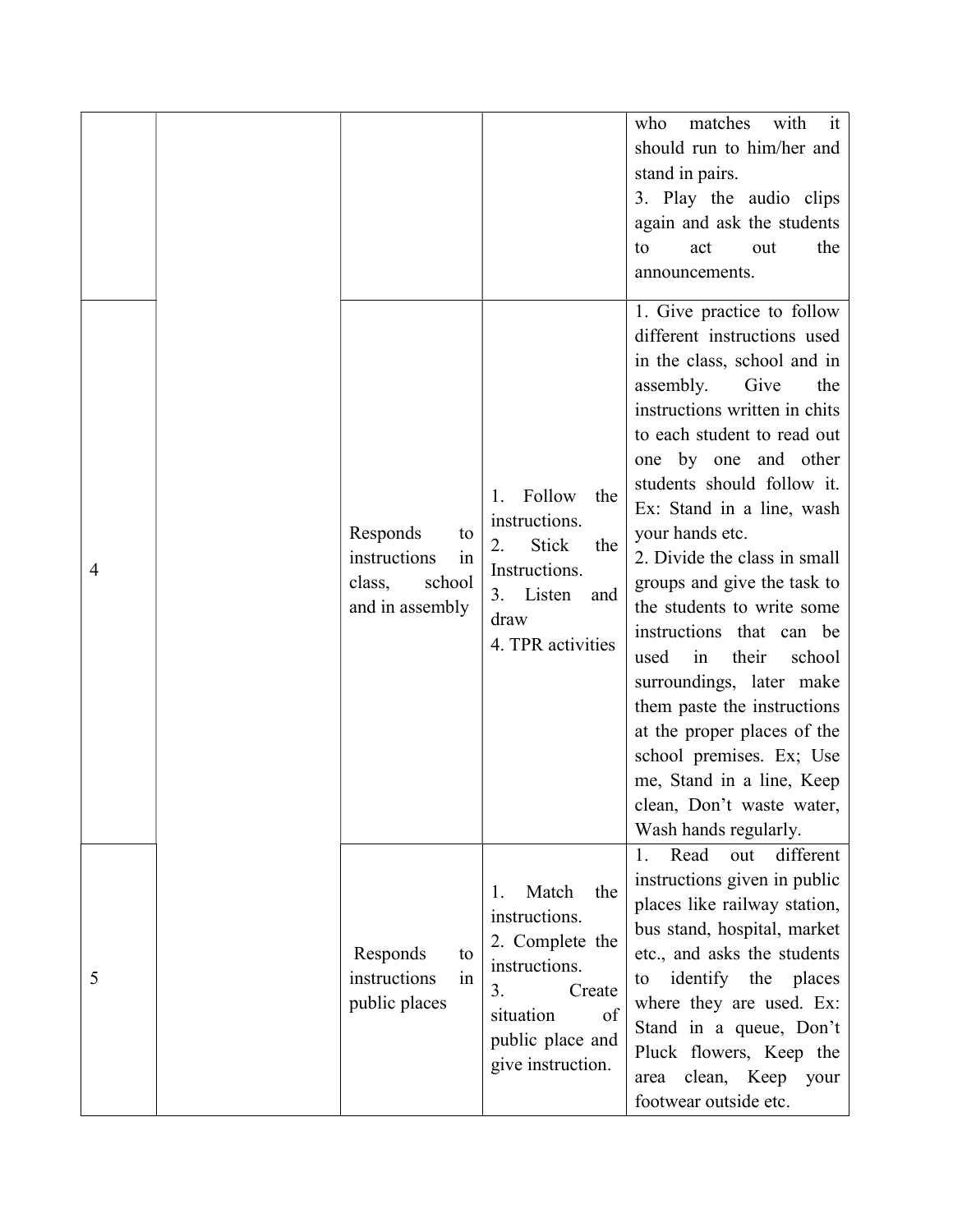|   |                                                                                                                |                                               |                                                                                                                                                         | Provide incomplete<br>2.<br>instructions. Make them<br>complete the instructions.<br>Ex: Don't<br>Avoid<br>is prohibited.                                                                                                                                                                                                                                                                                                                                                                                                                                                                                     |
|---|----------------------------------------------------------------------------------------------------------------|-----------------------------------------------|---------------------------------------------------------------------------------------------------------------------------------------------------------|---------------------------------------------------------------------------------------------------------------------------------------------------------------------------------------------------------------------------------------------------------------------------------------------------------------------------------------------------------------------------------------------------------------------------------------------------------------------------------------------------------------------------------------------------------------------------------------------------------------|
| 6 | coherently<br>Answers<br>form<br>oral<br>to<br>1n<br>questions on day to<br>day life experience in<br>English. | Knows<br>formation<br>of<br>questions.        | Guessing<br>1.<br>game.<br>2.<br>Ask<br>and<br>the<br>answer<br>questions.<br>3. Question on a<br>picture<br>4. One sentence<br>- Many question         | 1. Give an object to a<br>student and tell others to<br>ask yes or no questions to<br>find out the name of the<br>object. Ex: Is the color of<br>the object is red? Is it<br>hard? Is it soft?<br>2. List out 'Wh' and 'yes<br>or no' questions based on<br>day to day life experiences<br>and give practice in pairs.<br>Ex: How do you come to<br>school? Which is your<br>favorite food? Do you<br>sing?<br>4. Provide a sentence for<br>which many questions can<br>be framed.<br>Vimal<br>Ex:<br>went<br>to<br>Mumbai<br>yesterday.<br>(Questions with<br>Who,<br>When,<br>Where<br>can<br>be<br>framed) |
| 7 |                                                                                                                | Knows how to<br>simple<br>answer<br>questions | Ask<br>and<br>1.<br>answer<br>Meet<br>2.<br>the<br>$family -$<br>Ask<br>about<br>one's<br>family.<br>Interview<br>3.<br>your friend<br>4. Ask the route | 1. Make the students stand<br>in circle and teacher asks a<br>question to one of the<br>students.<br>The<br>student<br>answers it and asks the<br>same questions to<br>the<br>student next to him. The<br>activity continues till every<br>student gets the chance.<br>Use different questions in                                                                                                                                                                                                                                                                                                             |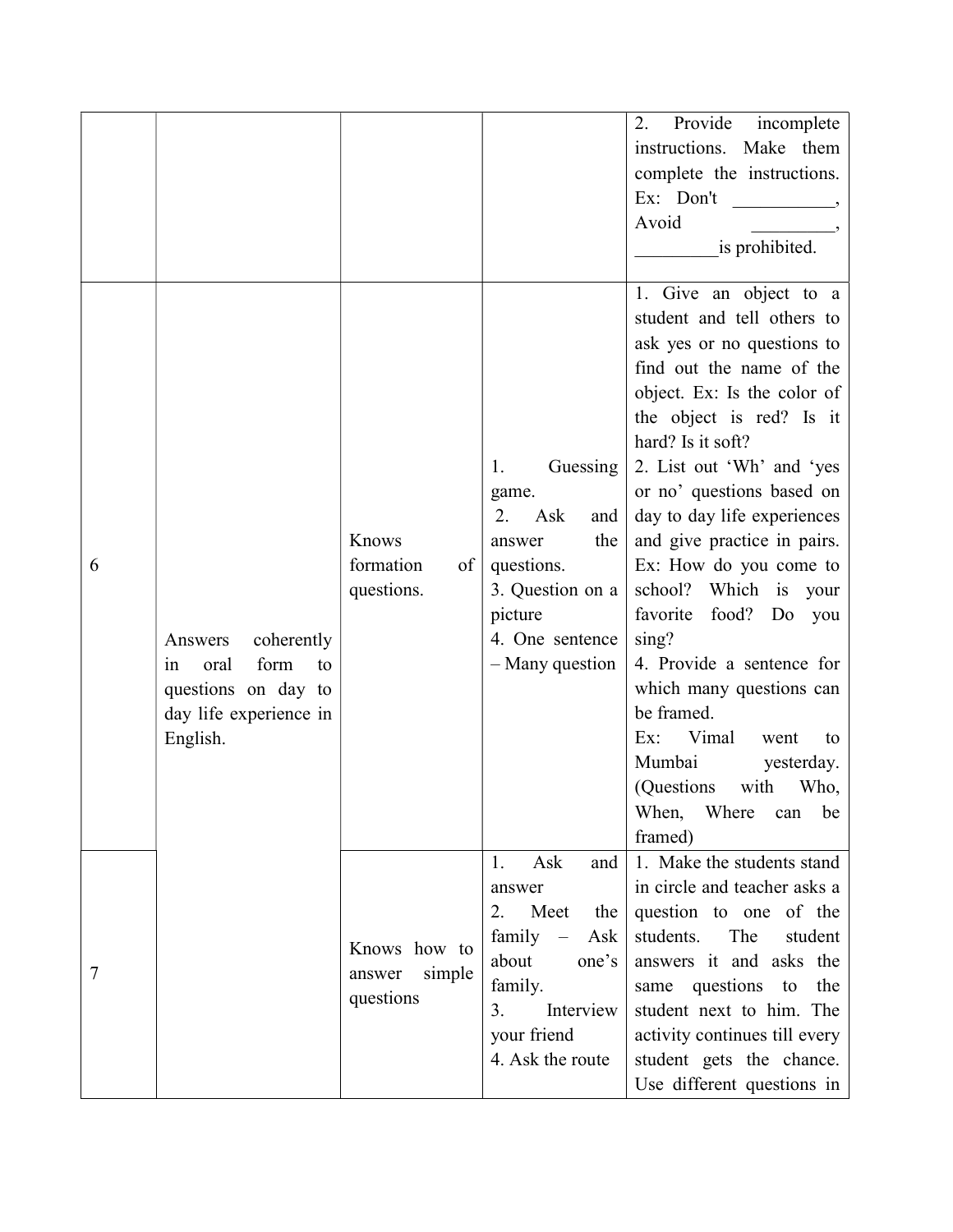|   |                                                                                                                           |                                                   |                                                                                                                                      | the same way. Ex: What is<br>your father?<br>2. Show a map or draw it<br>on the board and ask the<br>learners to tell the route to<br>a specific place in the map.<br>You can also ask about the<br>route to school, home or<br>market.                                                                                                                                                                                                                                                                                                                                                                                                   |
|---|---------------------------------------------------------------------------------------------------------------------------|---------------------------------------------------|--------------------------------------------------------------------------------------------------------------------------------------|-------------------------------------------------------------------------------------------------------------------------------------------------------------------------------------------------------------------------------------------------------------------------------------------------------------------------------------------------------------------------------------------------------------------------------------------------------------------------------------------------------------------------------------------------------------------------------------------------------------------------------------------|
| 8 | Uses naming words,<br>action<br>words,<br>pronouns,<br>prepositions,<br>and<br>describing words in<br>speech and writing. | Uses<br>naming<br>words in speech<br>and writing. | List<br>1.<br>out<br>nouns.<br>2. Identify nouns<br>3. Write simple<br>sentences.<br>4. Replace the<br>with<br>noun<br>another noun. | 1. Tell the students to list<br>out the names of person,<br>place and things around<br>them. And introduce the<br>naming words- nouns.<br>Provide<br>2.<br>simple<br>sentences including nouns<br>and instruct learners to<br>underline<br>in<br>nouns<br>it.<br>Provide simple stories or<br>paragraphs to underline<br>nouns. Do the activity in<br>small<br>groups<br><b>or</b><br>individually or in pairs.<br>3. Ask the students to<br>simple<br>write<br>sentences<br>using nouns. While doing<br>all these activities, give<br>on the examples<br>focus<br>which are mostly related to<br>their school, home and<br>native place. |
| 9 |                                                                                                                           | Uses<br>action<br>words in speech<br>and writing. | 1. Enact verbs.<br>2.<br>Identify<br>Verbs.<br>3. Write simple<br>sentences<br>Tell<br>4.<br>the<br>procedure orally                 | 1. Ask the students to list<br>out the activities that they<br>perform in a day. Ex; eat,<br>come to school, play etc.<br>and tell them to enact some<br>of them.<br>Through this<br>introduce action words -<br>Verbs.<br>Provide<br>2.<br>simple                                                                                                                                                                                                                                                                                                                                                                                        |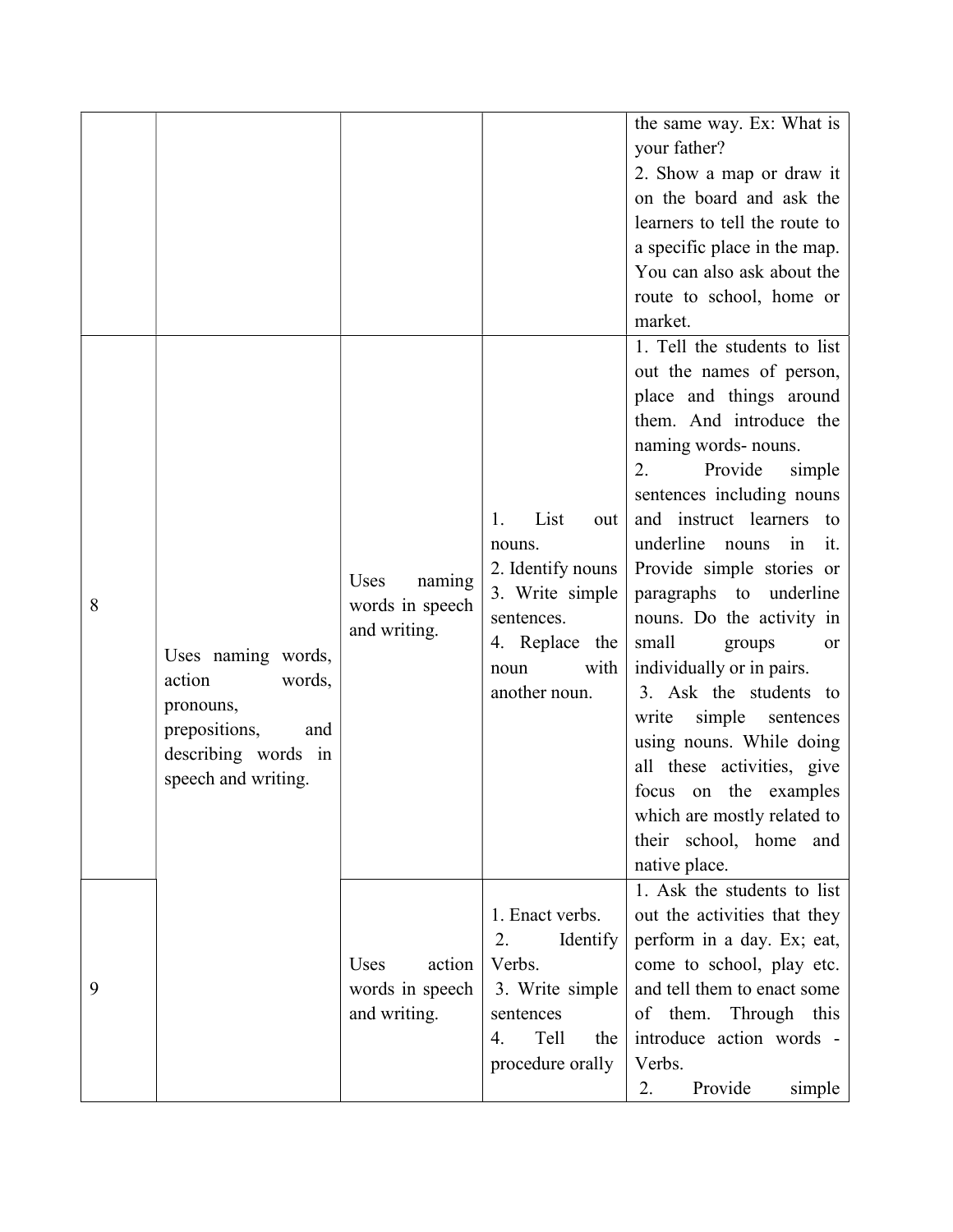|    |                                                         |                                                                                                                                               | stories,<br>sentences,<br>paragraphs or texts and tell<br>them to identify verbs in it.<br>3. Ask the students to<br>simple<br>frame<br>sentences<br>having verbs.<br>4. Ask about preparation of<br>lemon juice, tea etc. let<br>them tell orally                                                                                                                                                                                                                                                                                                                                |
|----|---------------------------------------------------------|-----------------------------------------------------------------------------------------------------------------------------------------------|-----------------------------------------------------------------------------------------------------------------------------------------------------------------------------------------------------------------------------------------------------------------------------------------------------------------------------------------------------------------------------------------------------------------------------------------------------------------------------------------------------------------------------------------------------------------------------------|
| 10 | Uses pronoun in<br>speech<br>and<br>writing.            | 1. Write a small<br>paragraph.<br>2.<br>Substitute<br>with<br>nouns<br>pronouns.<br>3. Provide nouns<br>to each pronoun                       | 1. Ask the students to write<br>a small paragraph about<br>school and to underline the<br>the<br>written<br>in<br>nouns<br>paragraph. By using the<br>paragraph,<br>teacher<br>introduces<br>pronouns-<br>words used instead of<br>Provide<br>noun.<br>more<br>examples on pronouns by<br>using simple sentences.<br>2. Ask the students to<br>substitute nouns by using<br>pronouns in the<br>given<br>sentences in pairs or in<br>small<br>paragraphs.<br>Ex:<br>Ramesh is reading a story<br>book- He is reading a story<br>book.<br>3. Ex: He- Ramesh, Venu;<br>She-Rani, Uma |
| 11 | Uses<br>prepositions<br>in<br>speech<br>and<br>writing. | Place<br>1.<br>the<br>things.<br>2. Introduce the<br>prepositions.<br>3. Identify the<br>prepositions.<br>Prepositions<br>4.<br>in sentences. | Use<br>the<br>classroom<br>1.<br>objects and keep the things<br>scattered on the floor. Ask<br>children to place the things<br>according<br>the<br>to<br>instructions. Ex; Keep the<br>book on the table. Stand in<br>between<br>Ramesh<br>and<br>Mahesh.<br>Introduce<br>2.<br>the                                                                                                                                                                                                                                                                                               |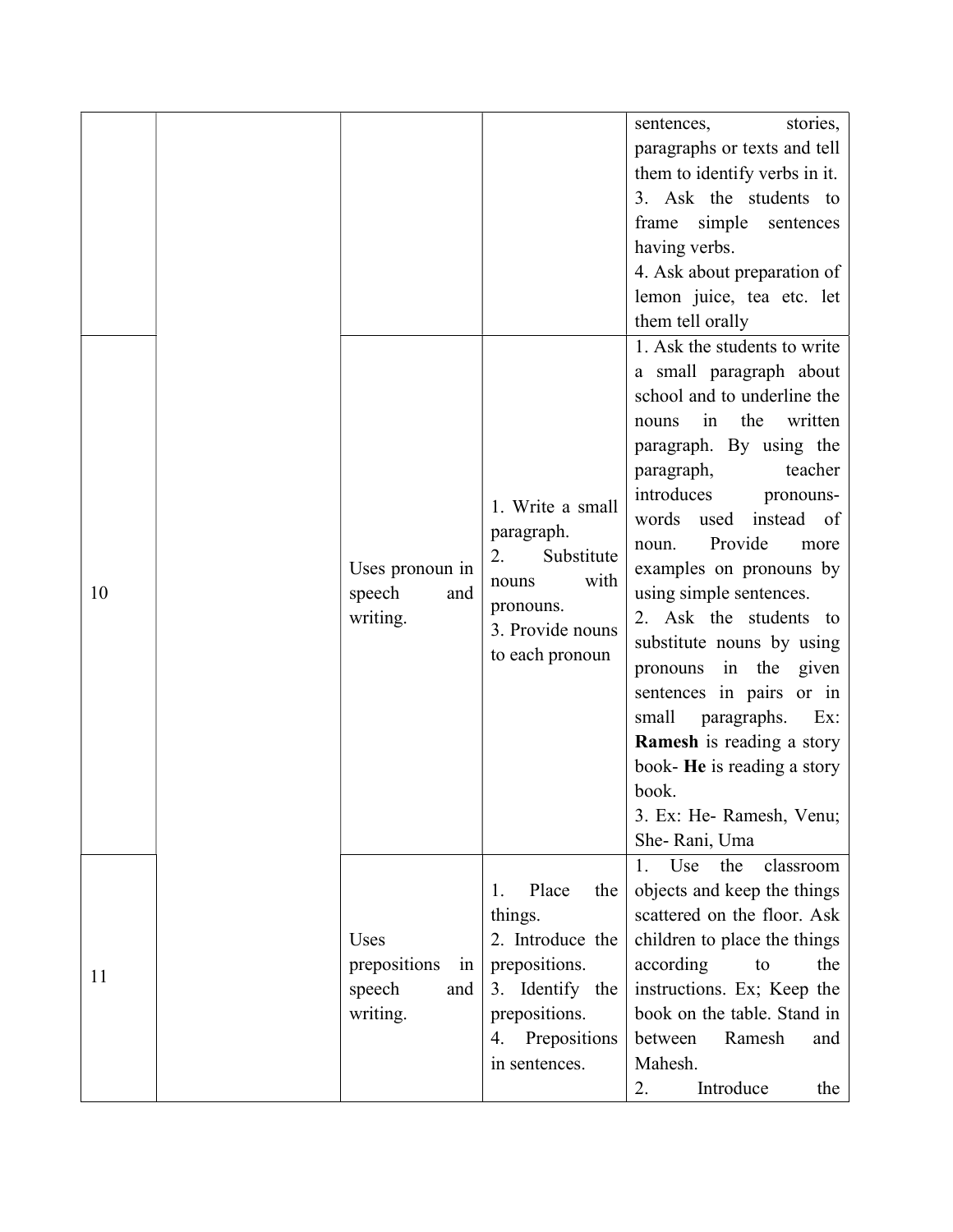|    |                                                    |                                                                                                                                                                                      | prepositions in, on, under,<br>from, above,<br>between,<br>below, for, at by using real<br>objects as TLMs.<br>3. Provide a text with<br>prepositions and ask the<br>students to identify the<br>sentences<br>having<br>prepositions.<br>4. Ask the students to<br>write<br>sentences<br>using<br>prepositions.                                                                                                                                                                                                                                                          |
|----|----------------------------------------------------|--------------------------------------------------------------------------------------------------------------------------------------------------------------------------------------|--------------------------------------------------------------------------------------------------------------------------------------------------------------------------------------------------------------------------------------------------------------------------------------------------------------------------------------------------------------------------------------------------------------------------------------------------------------------------------------------------------------------------------------------------------------------------|
| 12 | Uses describing<br>words in speech<br>and writing. | Describing<br>1.<br>nouns.<br>Match<br>2.<br>the<br>with<br>nouns<br>describing<br>words.<br>3. Add the right<br>adjectives.<br>4. Rewrite the<br>paragraph<br>adding<br>adjectives. | 1. Ask the students to list<br>out different nouns. By<br>using those nouns<br>and<br>different TLMs, introduce<br>describing words to the<br>students. Ex: Red Rose,<br>green grass etc. Make the<br>students use describing<br>words in sentences.<br>Give, Match<br>the<br>2.<br>following and Fill in the<br>blanks activity to<br>the<br>students. Ex: The rose is<br>, The sugar<br>1S<br>3. Give them a paragraph<br>with a blank before each of<br>the nouns. Ask the students<br>to fill suitable adjectives<br>choosing from the ones<br>given in the bracket. |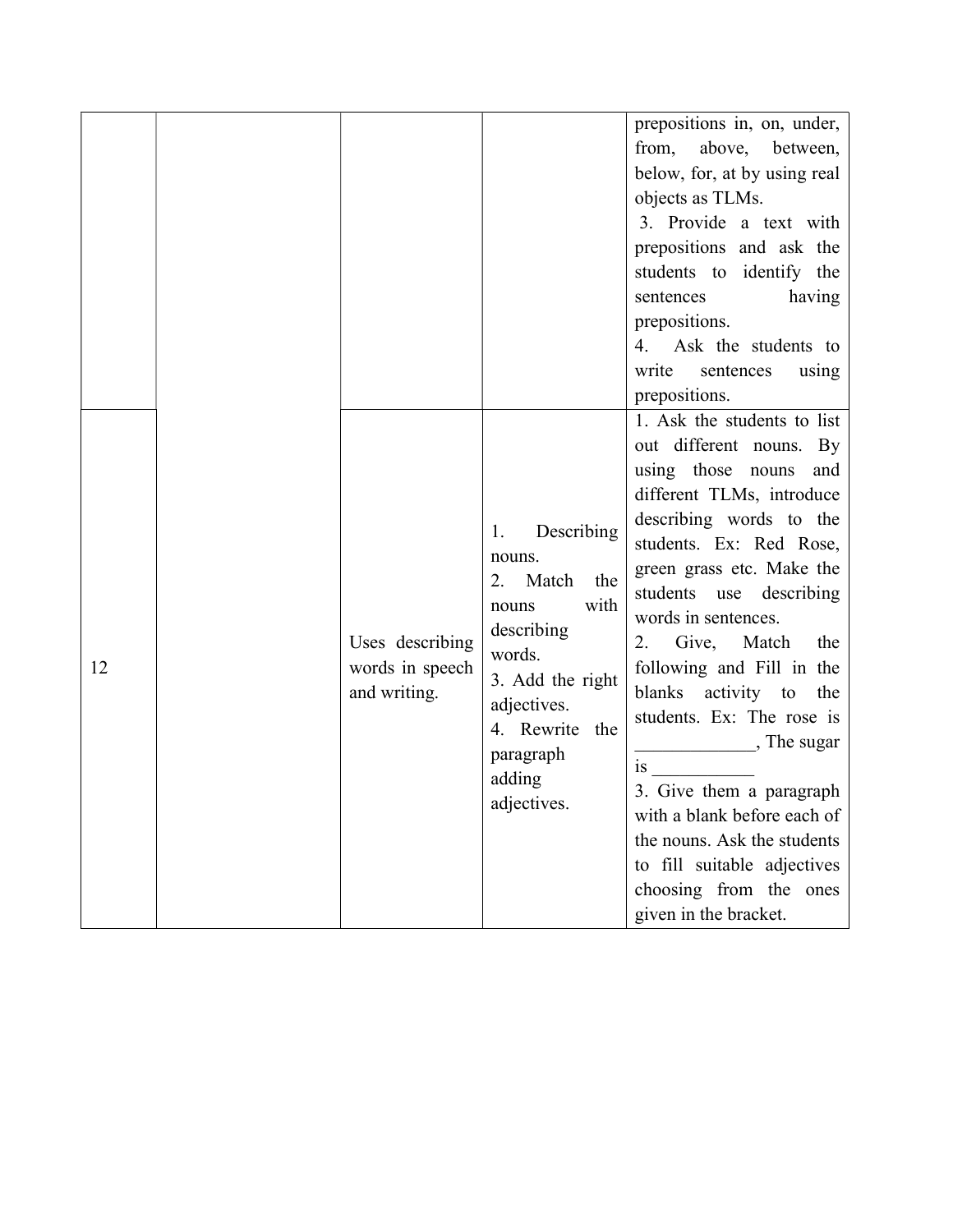| 13 |                                                                       | Integrates<br>naming words,<br>action<br>words,<br>pronouns,<br>prepositions,<br>and describing<br>words | Identifying<br>1.<br>different parts of<br>speech.<br>2. Practice time<br>3.<br>Read<br>a<br>newspaper<br>and<br>identify parts of<br>speech in it.                                        | 1. Provide a story to the<br>underline<br>students<br>to<br>words,<br>action<br>naming<br>words,<br>pronouns,<br>prepositions<br>and<br>describing words in it.<br>2. Give worksheets for<br>more practice. Ex; Fill in<br>the blanks, Match the<br>following,<br>encircling<br>activity etc.<br>3. Give them newspaper<br>clippings and ask them to<br>identify parts of speech in<br>it, like underline noun,<br>encircle verb, etc.          |
|----|-----------------------------------------------------------------------|----------------------------------------------------------------------------------------------------------|--------------------------------------------------------------------------------------------------------------------------------------------------------------------------------------------|-------------------------------------------------------------------------------------------------------------------------------------------------------------------------------------------------------------------------------------------------------------------------------------------------------------------------------------------------------------------------------------------------------------------------------------------------|
| 14 | indefinite<br>Uses<br>articles, plural forms<br>and past tense forms. | Uses Indefinite<br>articles                                                                              | Introducing<br>1.<br>Indefinite<br>articles.<br>2. Using proper<br>indefinite<br>articles.<br>3.<br>Relating<br>A/An<br>with<br>words<br>starting<br>with vowel and<br>consonant<br>sounds | 1. Give different texts and<br>the<br>students<br>ask<br>to<br>underline<br>the indefinite<br>articles, A and An. Help<br>the students to do the<br>proper use of indefinite<br>articles with a lot of<br>examples.<br>2. Provide a passage and<br>ask the students to fill the<br>blanks<br>with<br>correct<br>indefinite articles.<br>3. Ask them to list out the<br>words (start with vowel or<br>consonant sounds) which<br>go with A or An |
| 15 |                                                                       | Uses<br>plural<br>forms                                                                                  | Introduce<br>1.<br>plural forms.<br>2.<br>Practicing<br>plural forms.<br>Convert<br>3.<br>a<br>story to plural<br>form.                                                                    | Introduce<br>the plural<br>1.<br>with<br>a lot of<br>forms<br>examples by using TLMs.<br>Select plural forms that<br>suits to the level of class 5<br>children.<br>2. Give different group<br>activities on plural forms:                                                                                                                                                                                                                       |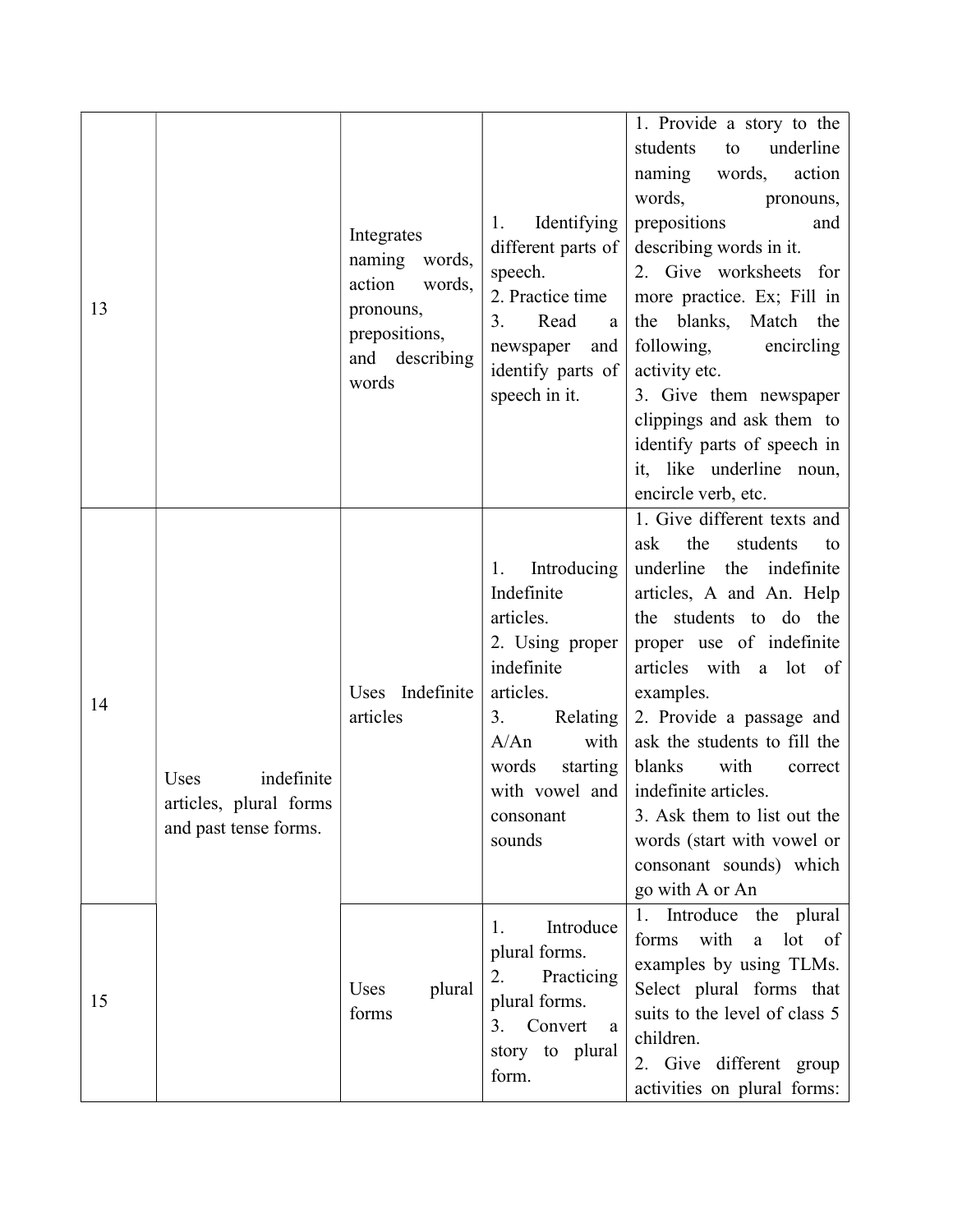|    |  |                               |                                                                                                                             | in<br>Fill<br>blanks,<br>the                        |
|----|--|-------------------------------|-----------------------------------------------------------------------------------------------------------------------------|-----------------------------------------------------|
|    |  |                               |                                                                                                                             | Matching, and quiz and                              |
|    |  |                               |                                                                                                                             | language games.                                     |
|    |  |                               |                                                                                                                             | 3. Give the learners a                              |
|    |  |                               |                                                                                                                             | simple story. Ask them to                           |
|    |  |                               |                                                                                                                             | rewrite it by changing the                          |
|    |  |                               |                                                                                                                             | nouns from singular to                              |
|    |  |                               |                                                                                                                             | plural or plural to singular                        |
|    |  |                               |                                                                                                                             | wherever possible.                                  |
|    |  |                               |                                                                                                                             | 1. Ask the students to list                         |
|    |  |                               |                                                                                                                             | out verbs and introduce the                         |
|    |  |                               |                                                                                                                             | past tense forms of the                             |
|    |  |                               |                                                                                                                             | verbs using charts. Give                            |
|    |  |                               | Introduce<br>1.                                                                                                             | fill in the blanks and                              |
|    |  | Learns<br>past<br>tense forms | verbs. 2. Provide<br>suitable<br>past<br>tense forms.<br>Read<br>3.<br>to<br>identify<br>the<br>other form of the<br>verbs. | matching activities on the                          |
|    |  |                               |                                                                                                                             | sentences having verbs.                             |
|    |  |                               |                                                                                                                             | Ex; 1. Radhika                                      |
| 16 |  |                               |                                                                                                                             | (sing) a song yesterday. 2.                         |
|    |  |                               |                                                                                                                             | He writes a letter-He wrote                         |
|    |  |                               |                                                                                                                             | a letter.                                           |
|    |  |                               |                                                                                                                             | 3. Give them a text. Put<br>some base form of verbs |
|    |  |                               |                                                                                                                             | from the text on the board.                         |
|    |  |                               |                                                                                                                             | Let them read the text and                          |
|    |  |                               |                                                                                                                             | identify the other tense                            |
|    |  |                               |                                                                                                                             | forms of the verbs.                                 |
|    |  |                               |                                                                                                                             | 1. Read a simple sentence                           |
|    |  |                               |                                                                                                                             | in present tense and ask the                        |
|    |  |                               |                                                                                                                             | students to say it in past                          |
|    |  |                               | 1. Change<br>the                                                                                                            | tense form.                                         |
| 17 |  |                               | tense form.                                                                                                                 | 2. Ask the students to fill                         |
|    |  | Uses past tense               | 2.Rewrite<br>the                                                                                                            | the missing words of the                            |
|    |  | forms in speech               | story                                                                                                                       | story in past tense by using                        |
|    |  | and writing                   | 3. Speaks about                                                                                                             | the clues given in present                          |
|    |  |                               | past activities                                                                                                             | tense.                                              |
|    |  |                               |                                                                                                                             | 3. Ask a question like $-$                          |
|    |  |                               |                                                                                                                             | did<br>"What<br>you<br>do                           |
|    |  |                               |                                                                                                                             | yesterday?"                                         |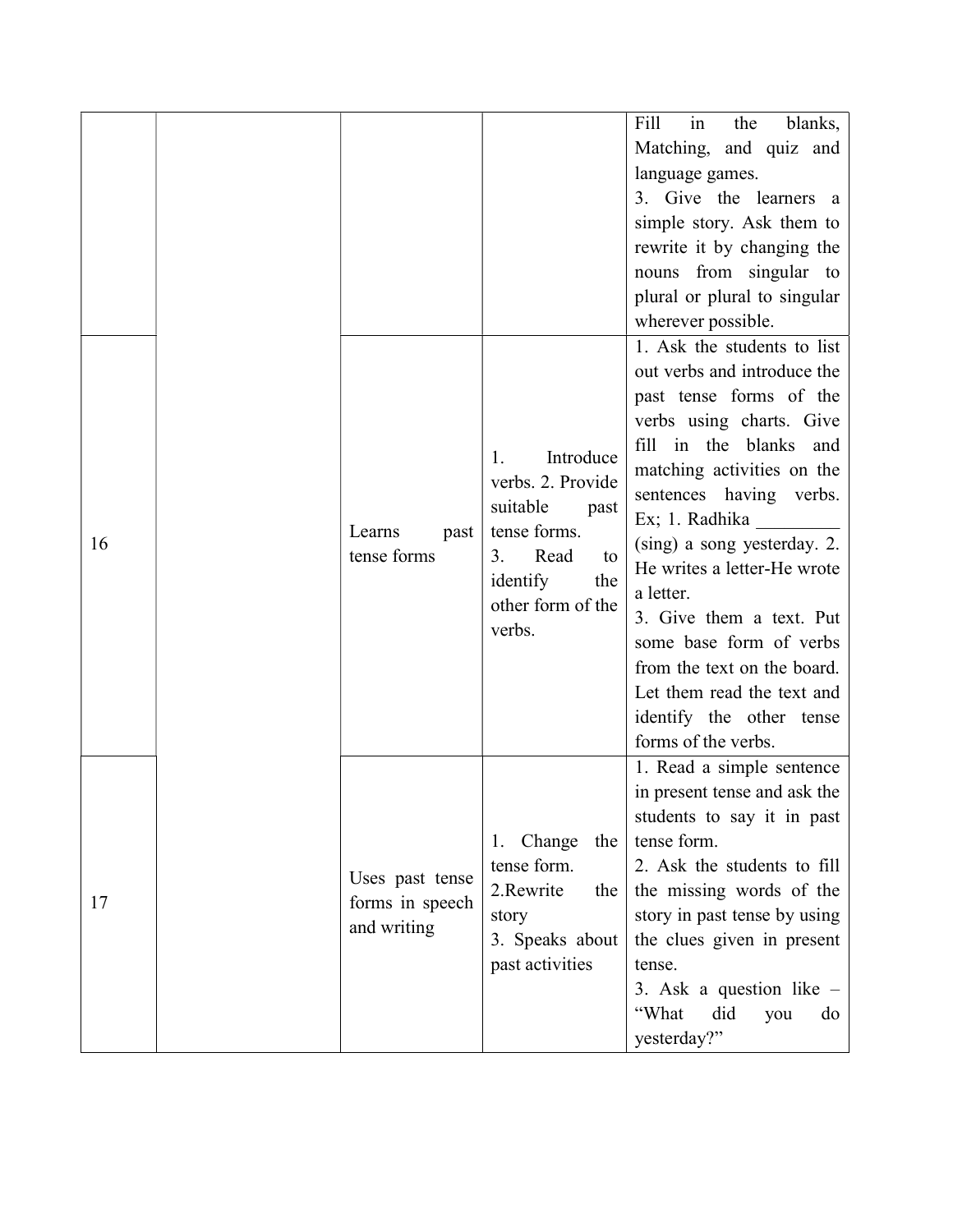| 18 |                                                                                                                            | Reads<br>high<br>frequency<br>words,<br>sight<br>words and 4 to 6<br>letter words. | 1. Read words.<br>2. Identify the<br>words<br>3. Rearrange the<br>into<br>letters<br>a<br>meaningful<br>word.<br>4. Word chain<br>(Oral)            | 1. Help the students to read<br>high<br>frequency<br>words,<br>sight words and 4 to 6<br>letter words with the help<br>of TLMs. Prepare the lists<br>of high frequency words,<br>sight words and 4 to 6<br>letter words.<br>2. Write simple words in<br>flash cards and ask the<br>students to pick and read.<br>4. Let one student utter a<br>loudly;<br>others<br>word<br>continue the word, starting<br>with the first letter of the<br>previous word. |
|----|----------------------------------------------------------------------------------------------------------------------------|------------------------------------------------------------------------------------|-----------------------------------------------------------------------------------------------------------------------------------------------------|-----------------------------------------------------------------------------------------------------------------------------------------------------------------------------------------------------------------------------------------------------------------------------------------------------------------------------------------------------------------------------------------------------------------------------------------------------------|
| 19 | Reads<br>storybooks,<br>items<br>news<br>headlines,<br>advertisements, titles<br>of books, pamphlets<br>etc. independently | Reads different<br>text types                                                      | Reading<br>1.<br>practice.<br>2.<br>Read<br>in<br>groups.<br>3. Read the text<br>and suggest<br>a<br>title.                                         | 1. Tell<br>the students to<br>collect<br>food<br>wrappers,<br>items/headlines,<br>news<br>magazines, advertisement,<br>title<br>of<br>books<br>and<br>pamphlets. Give demo on<br>how to read different text<br>types.<br>2. Divide the class into<br>four groups and provide<br>different reading materials<br>to the students to read.                                                                                                                   |
| 20 |                                                                                                                            | Reads<br>story<br>books<br>independently.                                          | 1. Reading time.<br>2. Read in turns.<br>3. List out the<br>characters of a<br>story.<br>Read<br>and<br>4.<br>the<br>rearrange<br>events of a story | 1. Give new story books<br>from the school library to<br>children<br>read.<br>the<br>to<br>Encourage them to read<br>library books.<br>2. Assign the paragraphs of<br>the story to the children<br>and ask them to continue<br>reading as per their turns.<br>4. Write the events of the<br>story that you give for<br>reading, in separate chits.                                                                                                        |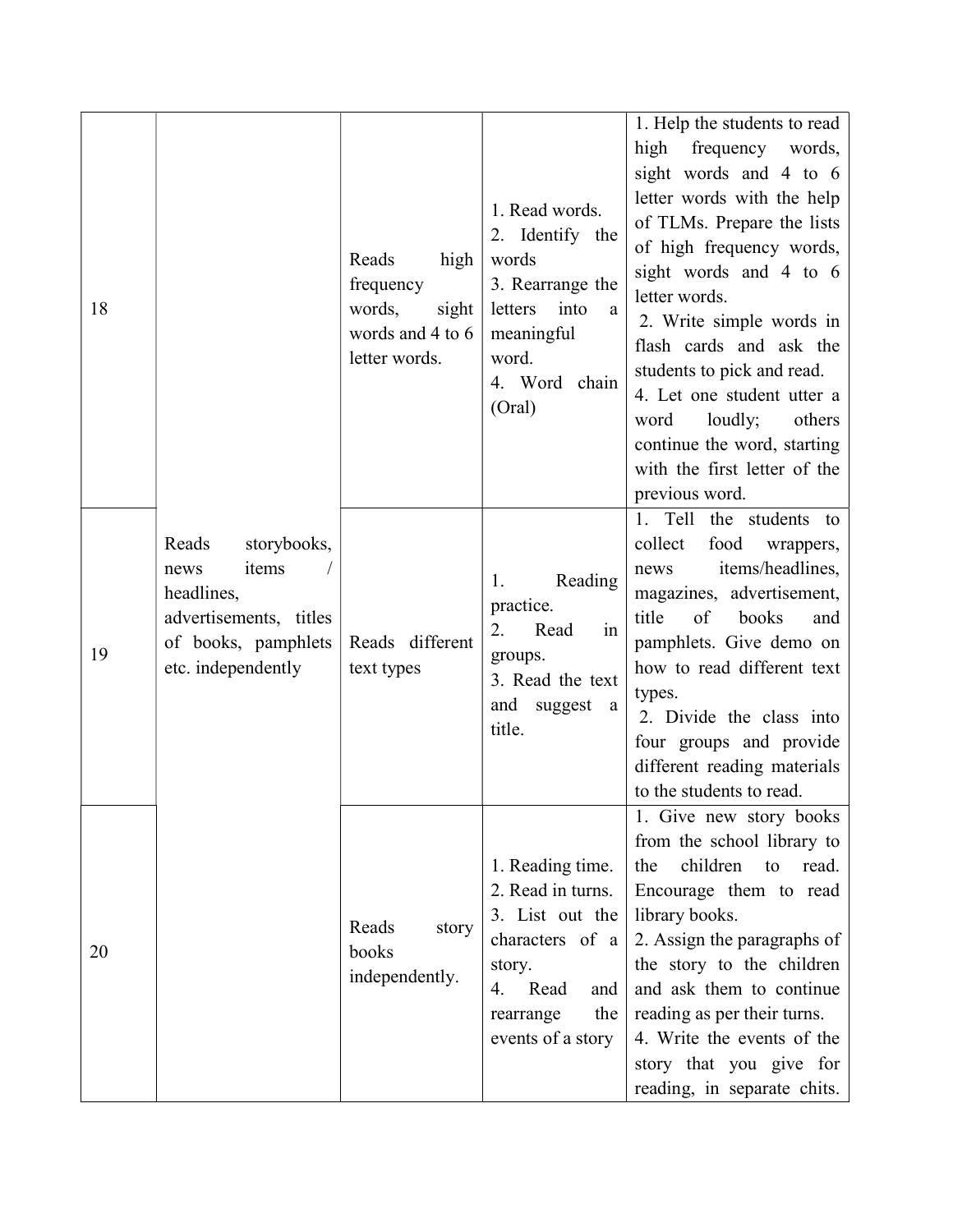|    |                        |                              |                    | After reading ask<br>the        |
|----|------------------------|------------------------------|--------------------|---------------------------------|
|    |                        |                              |                    | learners to arrange<br>the      |
|    |                        |                              |                    | sequential<br>in<br>events<br>a |
|    |                        |                              |                    | order.                          |
|    |                        |                              |                    | 1. Divide the class into        |
|    |                        |                              |                    | small<br>.Provide<br>groups     |
|    |                        |                              |                    | different texts<br>to<br>each   |
|    |                        |                              |                    | group to underline the new      |
|    |                        |                              | 1. Find meaning    | words. Then<br>ask<br>the       |
|    |                        |                              | Write<br>2.<br>in  | students<br>refer<br>to<br>a    |
|    |                        | Find<br>meaning              | Alphabetical       | dictionary to<br>find<br>the    |
| 21 | Uses the dictionary    | and write words              | order.             | meanings.                       |
|    | for reference.         | dictionary<br>in             | Things<br>3.<br>in | 2. Guide the students to        |
|    |                        | order                        | order              | write the underlined words      |
|    |                        |                              | 4. Ladder game     | in alphabetical order by        |
|    |                        |                              | - word ladder      | using the dictionary.           |
|    |                        |                              |                    | 3. Ask the learners to          |
|    |                        |                              |                    | arrange the<br>things<br>in     |
|    |                        |                              |                    | alphabetical<br>order           |
|    |                        |                              |                    | according to their names.       |
|    |                        |                              |                    | 1. Read or show narration       |
|    |                        |                              |                    | videos of a familiar story      |
|    |                        |                              |                    | and ask comprehension           |
|    |                        |                              |                    | questions to the whole          |
|    |                        |                              | 1. Answer orally   | class. By reading the story,    |
|    |                        |                              | 2. Comprehend      | the students answer the         |
|    |                        |                              | stories.           | questions orally.               |
| 22 | Comprehend stories.    | Read stories and             | 3. Rearrange the   | 2. Then divide the class        |
|    |                        | comprehend                   | paragraphs of a    | into small groups and give      |
|    |                        |                              | story              | different<br>stories<br>with    |
|    |                        |                              | 4. Change the      | questions. By reading the       |
|    |                        |                              | roles of a story   | story students answer the       |
|    |                        |                              |                    | questions.                      |
|    |                        |                              |                    | (Select stories from the        |
|    |                        |                              |                    | textbook and the workbook       |
|    |                        |                              |                    | of previous classes.)           |
|    | Writes<br>words/       | Write                        | 1. Read text.      | 1. Provide suitable text to     |
| 23 | phrases/<br>simple     | word,                        | 2. Dictation       | each child to read.             |
|    | sentences and short    | $\&$<br>phrases<br>sentences | 3. Give and take   | 2. Dictate words, phrases       |
|    | paragraphs as dictated |                              | dictation          | and simple sentences.           |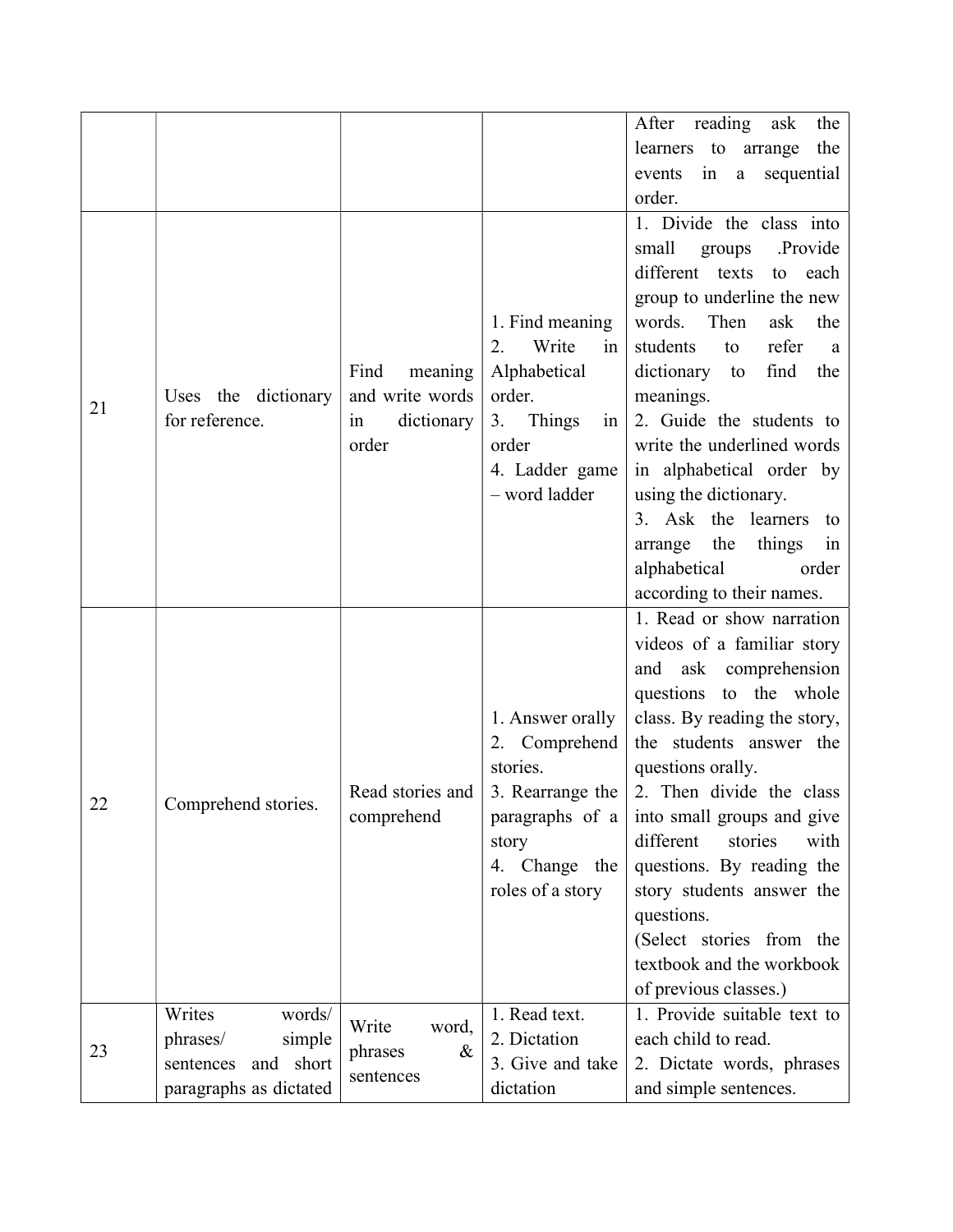|    | by the teacher.       |                  | 4. Fill it            | 3. Ask them to give and         |
|----|-----------------------|------------------|-----------------------|---------------------------------|
|    |                       |                  |                       | take the dictation of words     |
|    |                       |                  |                       | and sentences in small          |
|    |                       |                  |                       | groups.                         |
|    |                       |                  |                       | 4. Make the learners fill in    |
|    |                       |                  |                       | the missing letters/ word in    |
|    |                       |                  |                       | the given sentences/ texts.     |
|    |                       |                  |                       | 1. Write the key words of       |
|    |                       |                  |                       | the paragraph that is to be     |
|    |                       |                  |                       | dictated,<br>onthe<br>board.    |
|    |                       |                  | Writing<br>1.         | Dictate<br>the<br>paragraph,    |
|    |                       |                  | paragraphs with       | students<br>listen<br>the<br>to |
|    |                       |                  | clues                 | paragraph and write it with     |
|    |                       | Writes<br>short  | 2. Rearrange the      | the help of the key words       |
| 24 |                       | paragraphs       | sentences of a        | written on the board.           |
|    |                       |                  | paragraph             | Provide<br>hints<br>like<br>3.  |
|    |                       |                  | 3. Write a own        | opening line, closing line      |
|    |                       |                  | paragraph             | and major key points of the     |
|    |                       |                  |                       | topic and ask the learners      |
|    |                       |                  |                       | to write a paragraph in         |
|    |                       |                  |                       | 100-150 words.                  |
|    |                       |                  |                       | 1. Divide the class in small    |
|    |                       |                  |                       | and<br>provide<br>groups        |
|    |                       |                  |                       | pictures to each group to       |
|    |                       |                  |                       | list out the names of things    |
|    |                       |                  |                       | in it. By using those words,    |
|    |                       |                  | Picture<br>into<br>1. | teacher guides the students     |
|    |                       |                  | sentence              | to write simple sentences.      |
|    | Attempts<br>creative  | simple<br>Writes | 2. Write opinion      | Guide the students to write     |
| 25 | writing with the help | by<br>sentences  | different<br>about    | sentences<br>grammatically.     |
|    | of the prompts.       | using pictures.  | topics.               | Provide the pictures of         |
|    |                       |                  | 3. Replace with       | school, garden, market,         |
|    |                       |                  | right sentence        | hospital, fair, zoo etc.        |
|    |                       |                  |                       | 3. Give a text which has        |
|    |                       |                  |                       | sentences irrelevant to the     |
|    |                       |                  |                       | given topic. Ask them to        |
|    |                       |                  |                       | identify them and replace       |
|    |                       |                  |                       | them with the right one.        |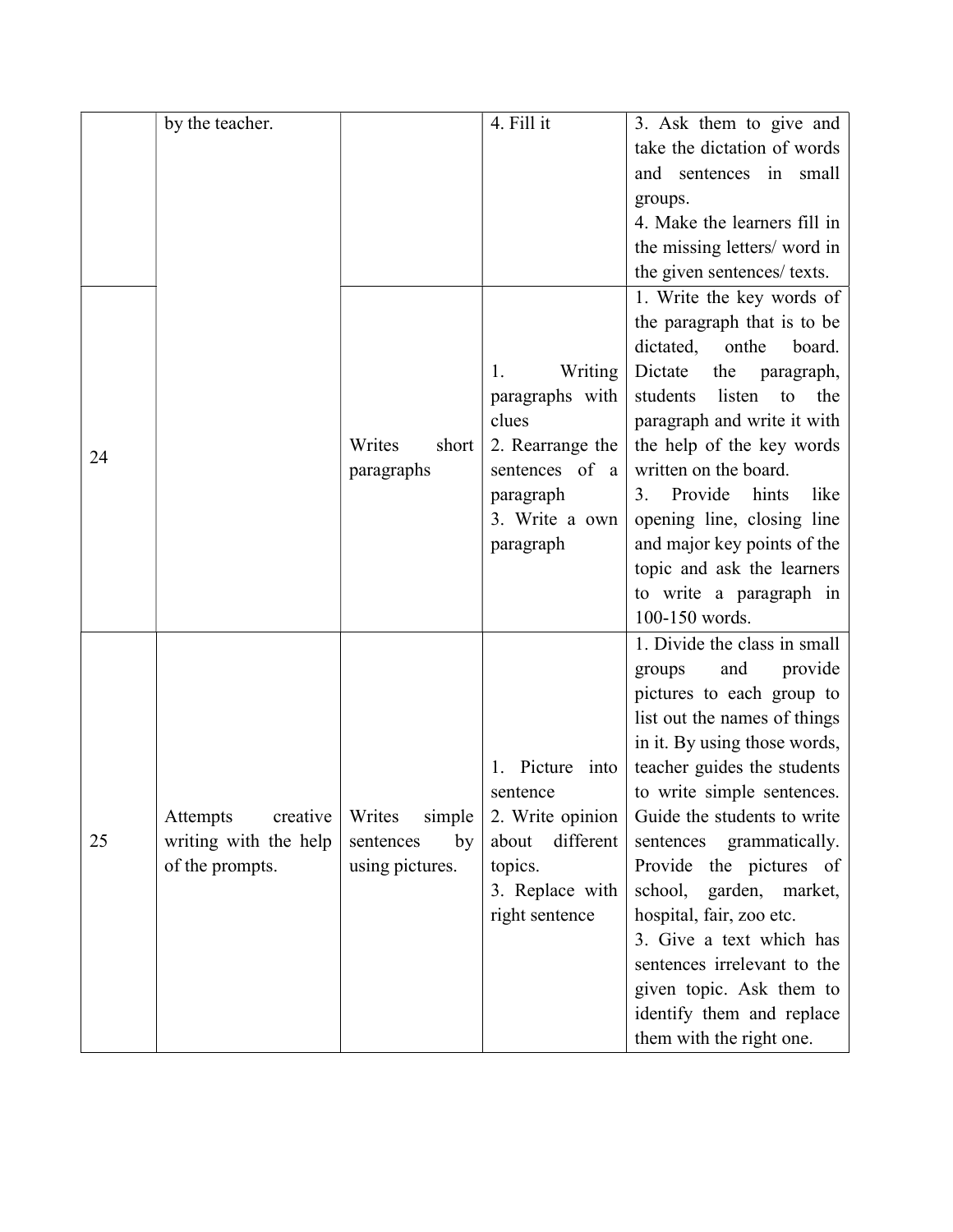|    |                                                                                                    |                                 |                                                                                                                                                                                                             | Provide key words/<br>1.                                                                                                                                                                                                                                                                                                                                                                                                                                                                                                                                                                                                                                                                                        |
|----|----------------------------------------------------------------------------------------------------|---------------------------------|-------------------------------------------------------------------------------------------------------------------------------------------------------------------------------------------------------------|-----------------------------------------------------------------------------------------------------------------------------------------------------------------------------------------------------------------------------------------------------------------------------------------------------------------------------------------------------------------------------------------------------------------------------------------------------------------------------------------------------------------------------------------------------------------------------------------------------------------------------------------------------------------------------------------------------------------|
| 26 |                                                                                                    | Attempts<br>creative writing    | Creative<br>1.<br>Writing<br>2. Write about<br>likes<br>and<br>dislikes<br>3. Write about<br>different<br>professions<br>4. Imagine and<br>write                                                            | clues<br>picture<br>on<br>a<br>particular topic. In small<br>groups, students will write<br>about the topic. Ex: If<br>students are going to write<br>about Food items, teacher<br>should<br>provide<br>some<br>pictures of food items like-<br>fruits, vegetables, juice<br>items etc. and also some<br>clues written in flash cards<br>likes<br>like<br>taste,<br>and<br>dislikes, colour, uses, etc.<br>Teacher can give verbal<br>clues whenever necessary.<br>By using all the clues,<br>students should write a<br>paragraph on the given<br>topic, framing sentences<br>on their own. Different<br>topics should be given to<br>each group like Vehicles,<br>forests, animals, accidents,<br>market etc. |
| 27 | Writes<br>paragraphs<br>from verbal, visual<br>clues,<br>with<br>appropriate<br>punctuation marks. | Learns<br>punctuation<br>marks. | 1. Matching the<br>punctuation<br>marks<br>2. Listen<br>and  <br>identify<br>3. List<br>out  <br>different<br>sentences<br>to<br>each<br>of <sup>1</sup><br>punctuation<br>marks.<br>4. Punctuation<br>Game | using<br>By<br>1.<br>the<br>punctuation symbols and<br>their names, written on<br>different flash cards, ask<br>the students to match them<br>different<br>introduce<br>and<br>punctuation marks<br>by<br>giving examples in simple<br>sentences.<br>2. Pair up the students.<br>One reads the sentence and<br>the other will identify<br>which punctuation mark it<br>requires.<br>4. Let them play same way                                                                                                                                                                                                                                                                                                   |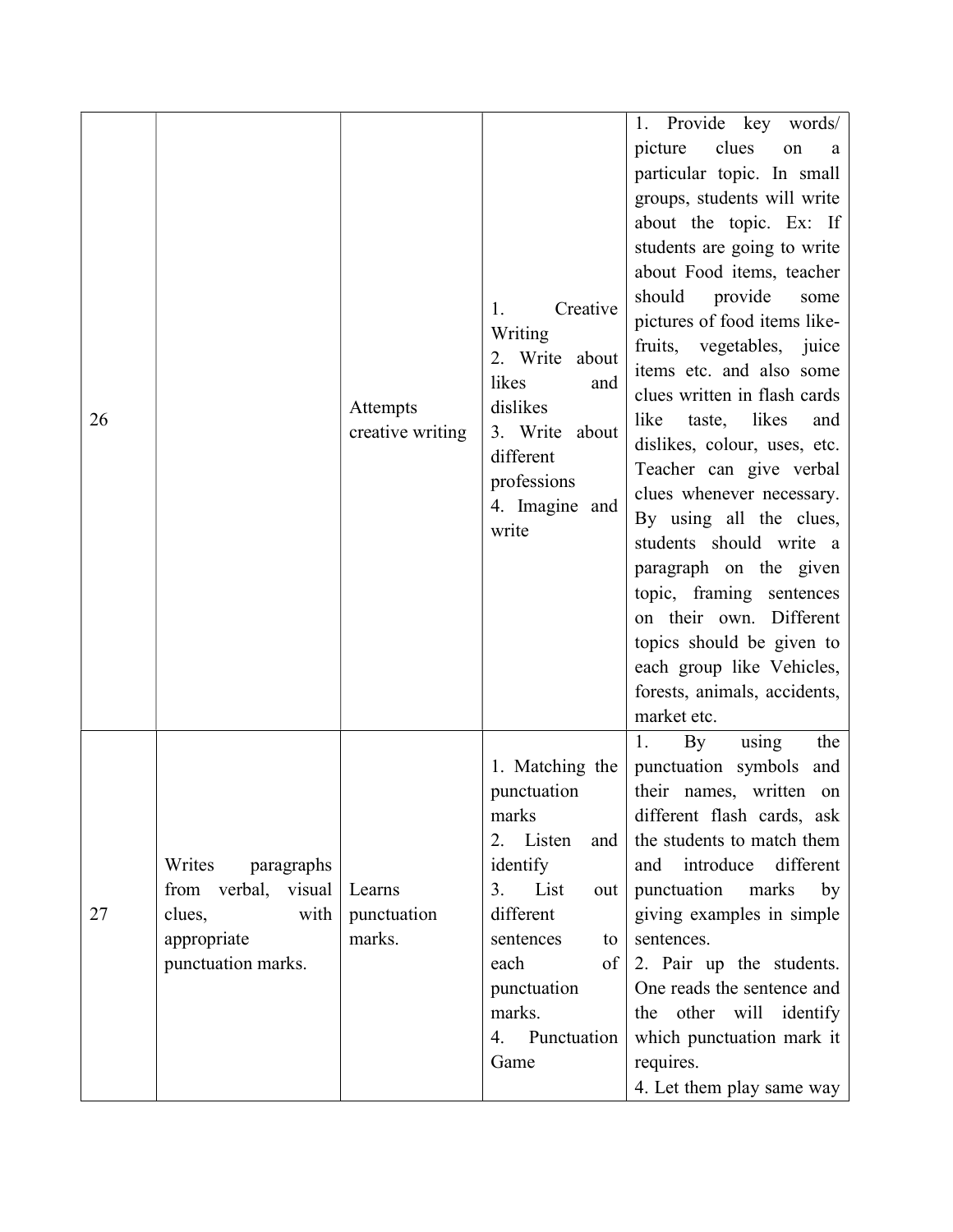|    |                                                           |                                                              |                                                                                                                              | as "Color Color what<br>color.?"<br>Use<br>game.<br>different sentences instead<br>of colors. Ask the learners<br>to tell which punctuation<br>that particular<br>mark<br>sentence carries.                                                                                                                                                                                                                            |
|----|-----------------------------------------------------------|--------------------------------------------------------------|------------------------------------------------------------------------------------------------------------------------------|------------------------------------------------------------------------------------------------------------------------------------------------------------------------------------------------------------------------------------------------------------------------------------------------------------------------------------------------------------------------------------------------------------------------|
| 28 |                                                           | Punctuate<br>the<br>texts.                                   | Identify<br>1.<br>punctuation<br>marks.<br>2. Punctuate it<br>fill in the<br>3.<br>blanks with right<br>punctuation<br>marks | Provide<br>1.<br>small<br>paragraphs of printed text<br>having punctuation marks<br>to the students to identify<br>the different punctuation<br>marks in pairs.<br>Provide<br>2.<br>short<br>paragraphs<br>with<br>no<br>punctuation<br>marks;<br>students will use correct<br>punctuation<br>marks<br>by<br>reading it. It can be done in<br>pairs or in small groups.                                                |
| 29 |                                                           | Writes<br>by<br>paragraphs<br>using<br>punctuation<br>marks. | Punctuate<br>1.<br>paragraphs.<br>Choose<br>2.<br>with<br>sentences<br>punctuation<br>marks.                                 | 1. Give clue words or<br>pictures to the students to<br>write a simple paragraph<br>with punctuation marks. It<br>can be done in pairs or in<br>small<br>groups.<br>Teacher<br>should choose the familiar<br>and<br>make<br>the<br>theme<br>students use most of the<br>punctuation marks.<br>2. Ask the students to list<br>out the sentence with (.),<br>$(?)$ , $(!)$ etc. from any of the<br>texts of their choice |
| 30 | Identifies the different<br>parts of a formal<br>letters. | Identify parts of<br>a formal letters.                       | 1. Read formal<br>letters.<br>2. Rearrange the<br>formal letters.<br>Let's<br>3.<br>complete                                 | 1. Provide sample formal<br>letters and ask the students<br>to read.<br>2. Divide the class into<br>four groups and provide<br>parts of the formal letter                                                                                                                                                                                                                                                              |